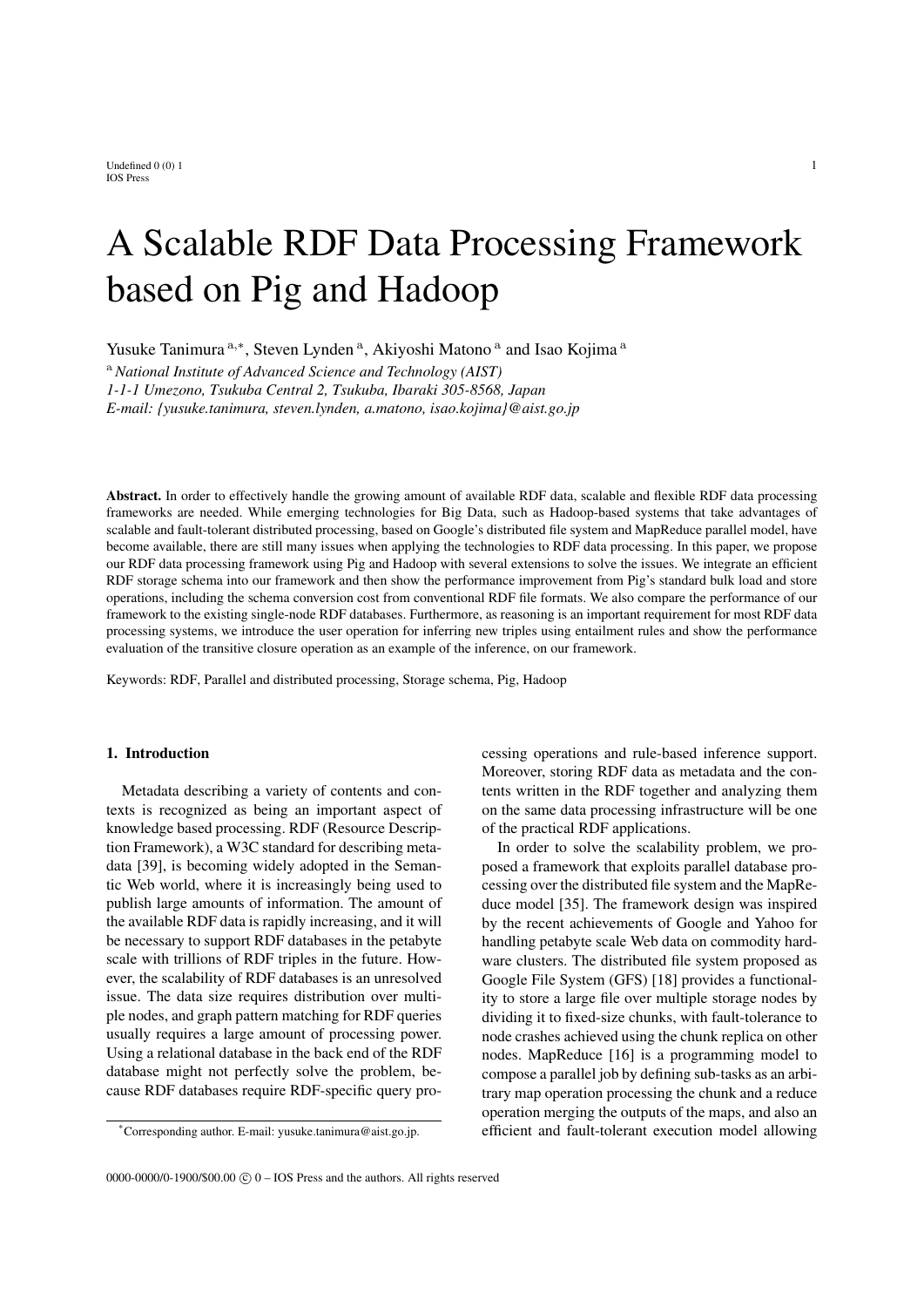retries of the sub-tasks on a distributed environment running the GFS. Hadoop [3] is based on GFS and MapReduce, and it is an open-source software aimed at providing a similar functionality. We use Hadoop as the basic infrastructure and also use Pig [28], which provides a general data processing platform on top of MapReduce and allows users to write a script incorporating database operations (e.g. filter, join) in a procedural programming style. Pig compiles the script and generates the MapReduce code to run on the Hadoop installed system. The scalability of this software stack is shown by other works [17,29]. However, because the RDF data model is a labeled, directed graph and complicated analytical queries are applied, more efficient and fine-tuned methods for RDF data processing should be integrated into the software stack.

In our previous work [35], we studied a storage schema to shorten the execution time of the selectprojection-join (SPJ) query, which was implemented using MapReduce and executed on the Hadoop system, taking into account characteristics of the RDF data. Then we proposed an initial RDF data processing framework in the paper [36]. In this paper, the complete architecture design and extended methods for RDF data processing are presented with comprehensive evaluation, as follows:

- Definition of the RDF storage schema combined with vertical partitioning and the key-value data format of the Hadoop.
- Development of the schema conversion tool using MapReduce and the RDF data loader of Pig, for the above storage schema.
- Basic performance evaluation of our proposed framework using  $SP<sup>2</sup>$ Bench [32].
- Definition of the inference command in Pig Latin.
- Implementation of the transitive closure operation on Pig, and its performance improvement by dynamic parameter tuning and parallel execution.

In the rest of the paper, we describe about the scalability problem of the RDF data in Section 2, a design overview and advantages of our proposed framework and extensions for efficient RDF data processing in Section 3, and then present implementation of each extension and evaluation result in Section 4. The related works are summarized in Section 5 and the paper is concluded in Section 6.

# 2. Scalability Requirements of RDF/RDF-annotated Data Repositories

A scalability problem involving storing and querying large RDF data is rapidly being recognized to be important. First, the number of the RDF repositories continues to increase as RDF becomes more widely adopted within applications. We can see the amount of the public data and their interlinks in the report from the W3C SWEO (Semantic Web Education and Outreach) Linking Open Data community project [7]. In September, 2011, 295 datasets consist of over 31 billion RDF triples, which are interlinked by around 504 million RDF links. There is another report that 973 million pages contained Microformat, Microdata, RDFa data in 3.2 billion HTML pages [21], and there is an effort to map Microdata to RDF [22]. These facts indicate that many data on the Web are being structured, or can be represented as RDF, and they would become an important application for search engines or data warehouses.

Second, the size of each RDF repository is also growing. One of the most prominent repositories, the DBpedia [2] knowledge base, describes more than 2.6 million things with 274 millions' RDF triples whose size is about 67GB. Other sources of large amounts of RDF data also exist, for example "ucode" is an identifier used to assign potentially billions of real-world objects so that the object becomes uniquely identifiable and manageable by computers [8]. Ucode is written in RDF, which means a large amount of RDF data might be produced as ucode becomes widely adopted.

Finally, in addition to the repository having only RDF data, there is an RDF-annotated data repository whose size can be much larger. For example, scientific data related to geosciences or physics now needs to be handled on the petabyte scale. Data analysis with a set of queries using metadata about scientific data is common and RDF is used for the metadata in those applications, too. In this scenario, providing a unified data processing infrastructure for both RDF and annotated data with efficient access on such a large scale is an important challenge.

Our proposed framework, explained in the next section, aims to support both types of repositories, the RDF-only type and the other type having both application data and RDF. Both data can be stored on the same distributed file system and both analyses can be performed on the same MapReduce execution system, but this paper focuses on the techniques for only handling RDF data.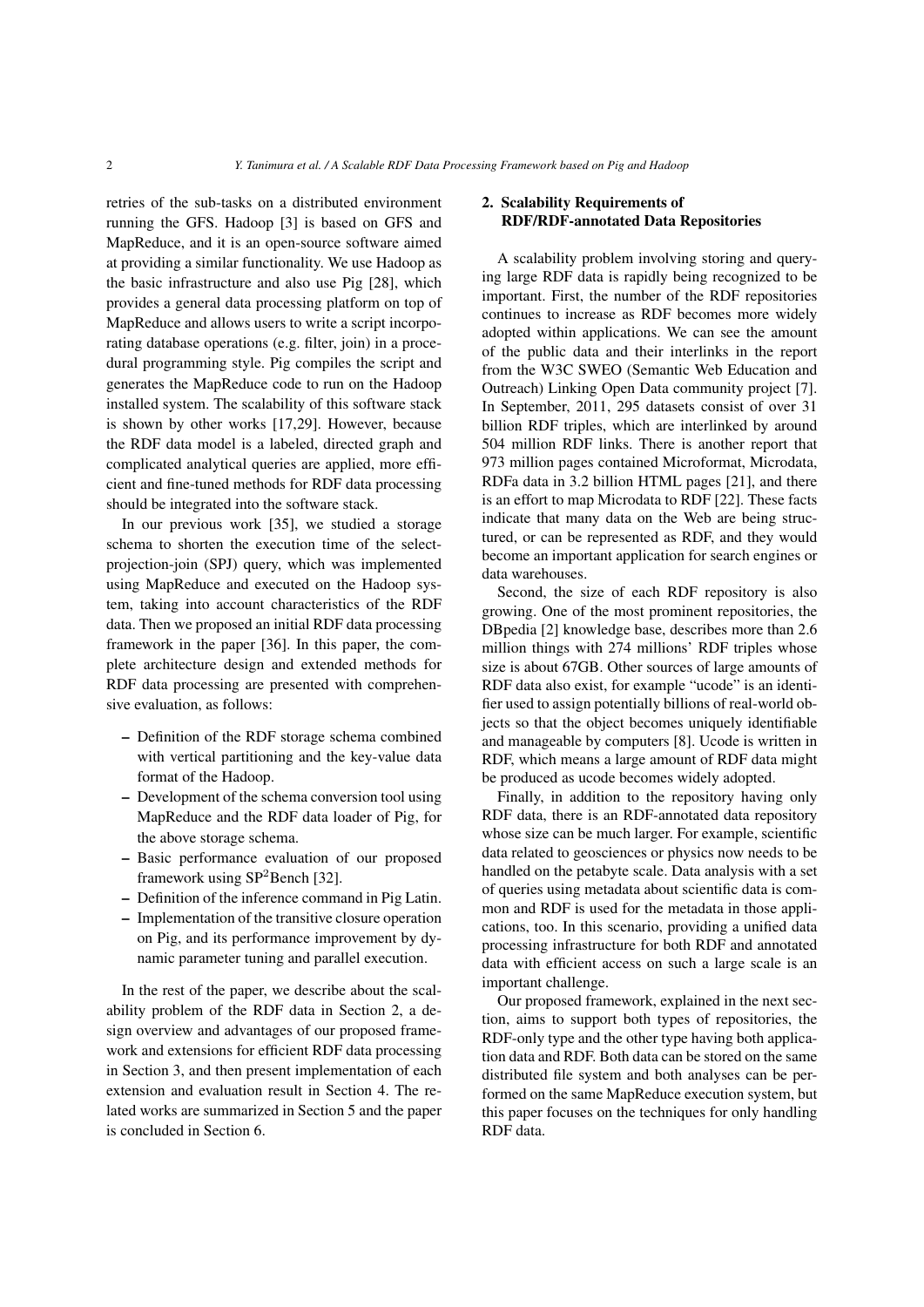## 3. Proposed RDF Data Processing Framework

#### *3.1. Design concept*

Our proposed RDF data processing framework is built on top of the distributed file system (DFS) and MapReduce provided by Hadoop, and based on Pig with several extensions to specially support RDF data processing. The reasons why we chose this layered architecture are as follows:

- Scalable architecture: Scalability of the DFS and the MapReduce was shown by Google's, Yahoo's and now many other activities, in storing and analyzing petabyte scale Web data over thousands of nodes.
- A common set of data processing tools and a general query optimization framework: Pig on top of the Hadoop provides a general data processing platform and supports a common set of database operations: SELECT, FOREACH, FILTER, JOIN, and etc. The operations are also useful for RDF data processing, which means that RDF and other generic data processing can be executed on the same infrastructure. This benefits users to perform efficient integrated data processing using RDF annotation.
- Flexible interface for applying custom processing: The MapReduce programming model supports the user defined function (UDF) in the map and reduce tasks. This capability is kept in Pig and the customized operation can be programmed in Pig Latin, a programming language of Pig. The UDF is extremely useful for rule-based processing and data analysis using third-party tools.

While the architecture has these advantages, Pig does not support various optimization techniques that are traditionally provided by database management systems. Pig implements the optimization techniques that do not require the data schema [27,17]. In addition, RDF queries usually require multiple joins, but Pig assumes that performing more than one join is rare and does not optimize the join ordering. Without optimization well-suited to applications, the query execution time would be very long. Therefore we need to define the storage schema for the RDF data and more effectively optimize the query. We keep the original system design of Pig and do not force non-RDF data to have the schema, so that the flexibility for the other data will not be lost. Instead the other data's schema can be described with the RDF data.



Fig. 1. An architecture overview of our proposed RDF data processing framework

For the rule-based processing with RDF, users would give rules as inputs to Pig, and then Pig needs to generate corresponding MapReduce operations to apply rules to the RDF data. Additional operations and/or built-in functions of Pig Latin should be designed for users to do this with ease.

# *3.2. Architecture overview*

Figure 1 shows an architecture overview of our proposed RDF data processing framework. The extended Pig Latin language provides three types of the processing interface; a general data processing interface provided as Pig Latin standard commands, an RDF data processing interface that we extend, and a custom data processing interface given by users as UDF. Our extensions, which are shown in grey in Figure 1, are integrated into each layer, and they are to make RDF data processing more efficiently on this framework. The storage schema is defined at the bottom layer and the optimization using the schema is implemented in Pig's query engine. RDF-specific LOAD, INFER and other operations would be implemented in the Pig processing engine, or developed as special analysis tools using MapReduce. A SPARQL interface can be implemented on top of the extended Pig Latin by leveraging the three interfaces, if necessary, but it is out of the scope of this paper. The details of our extensions are described in the next subsection.

## *3.3. Extensions for RDF data processing*

#### *3.3.1. Storage schema*

We design the RDF storage schema under the consideration of the following three aspects;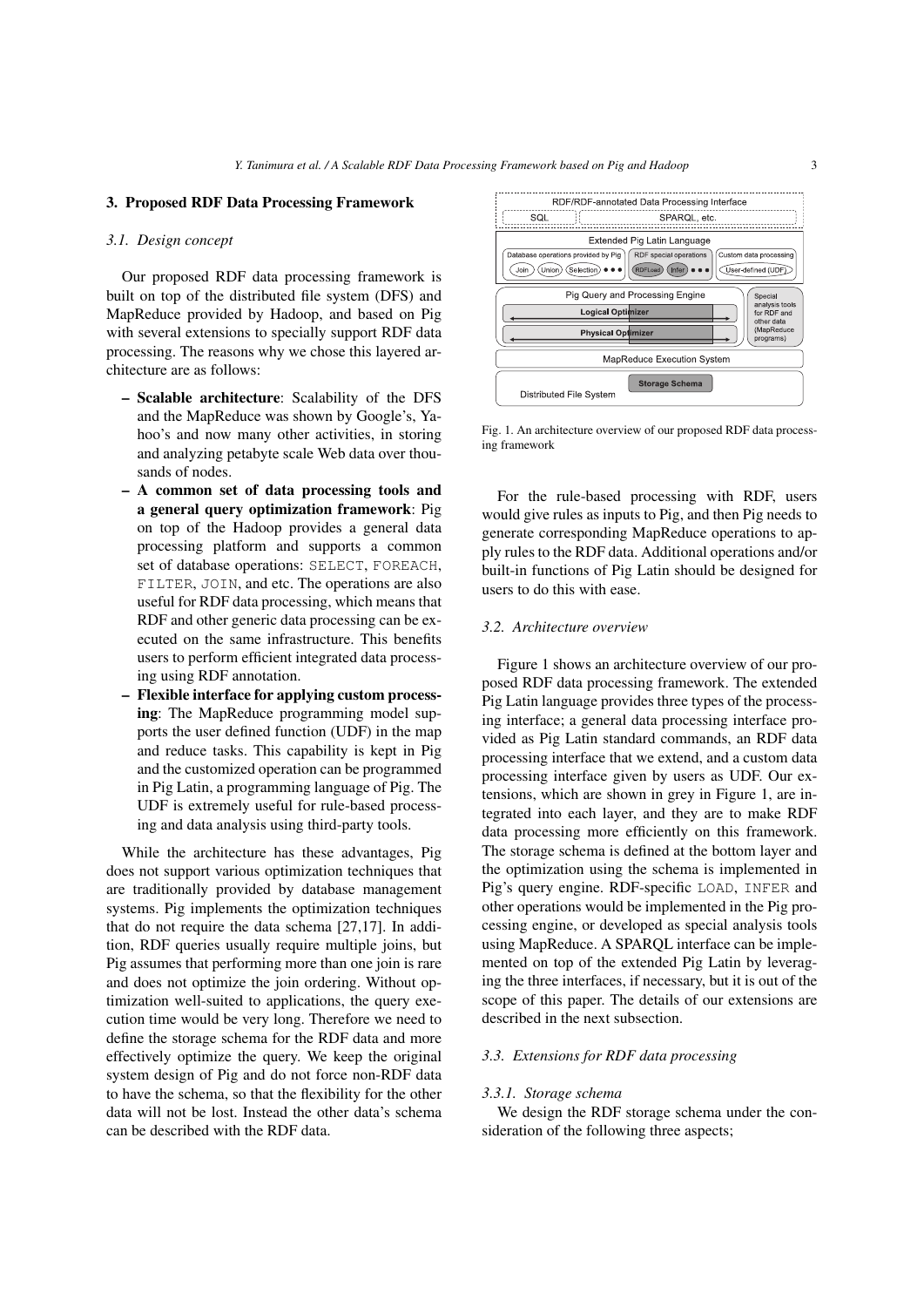| a = LOAD 'DBpedia' USING RDFLoader (                                                     |
|------------------------------------------------------------------------------------------|
| '?predicate = <http: dbpedia.org="" property="" relatedinstance="">');</http:>           |
| b = LOAD 'WordNet' USING RDFLoader(                                                      |
| '?subject = $\text{thtp:}/\text{/www.w3.org/2006/03/wn/wn20/schem}/\text{taqCount}>$ '); |

Fig. 3. Example of the LOAD operation using RDFLoader()



Fig. 2. Vertical partitioning combined with MapFile (VP-MapFile)

- An internal file structure of both RDF triples and intermediate results of queries and analysis.
- Data partitioning, which relates to a file tree structure and file distribution on the DFS.
- Structure of indices including inferred data.

and have implemented the vertical partitioning approach, which is one of the three data partitioning methods studied in our previous work [35].

The vertical partitioning [10] approach (VP) uses the characteristic that predicates rarely become a variable in most RDF queries. Because, in our previous experiments, VP outperforms other methods in terms of performance and less disk space usage, we adopted VP for integrating into our proposed framework. In VP, all triples are divided into predicate tables which correspond to files on the DFS, and each file name relates to the predicate value. In Section 4.1, we implement VP combined with the MapFile of the Hadoop. This implementation, which is called VP-MapFile, uses the MapFile as the internal file format and leverages lookup capability of key-value pairs, by using index and sort, as shown in Figure 2. Thus, when the query specifies the predicates and/or subjects, the matching triples can be quickly loaded.

In order to load the RDF data into the Pig runtime, we developed RDFLoader() that is a built-in load function of Pig. The example use of the RDFLoader() is shown in Figure 3. The first argument of LOAD, 'DBpedia,' is a repository name of the data to be loaded. The argument of the RDFLoader() accepts expressions based on the syntax of the SPARQL filter clause and applies the filter when loading data so that unnecessary data will never be read from the DFS. In the 'DBpedia' example, the RDF data whose predicate is 'relatedInstance' will be loaded. Once the data is loaded, the standard Pig operations can be applied to the data.

In addition, we developed a helper tool that converts the RDF data on existing RDF file formats to our VPbased storage schema. The tool can be applied to files imported into the DFS and the conversion is performed by the MapReduce execution.

# *3.3.2. Query optimization*

The RDF query execution is optimized for our storage schema described in the previous subsection. The filter operations would be applied when loading data, which allows the system to read only the required RDF data from the DFS and achieves significant performance improvement. We evaluate this improvement, and the performance of the query execution by using SP<sup>2</sup>Bench. The details are described in Section 4.

In addition to this, any other extended optimizations for RDF data processing can be applied to the original Pig query engine [17] in Figure 1. The logical optimizer interprets the statements in Pig Latin with/without RDF-specific operations, and constructs an optimized logical plan. The logical optimizer may change the order of the operations, combine more than two operations into one equivalent operation or make a decision to use materialized data (e.g. join indices) if it improves the performance. Then the physical optimizer compiles the logical plan into several MapReduce jobs.

In particular for RDF data processing, a sequence of self-join operations to find new triples of the RDF data graph is required by rule-based processing. Then multiple join operations are expected to be optimized by reordering, reuse of the past results, choosing faster join algorithms against the specific data distributions, and so on. As one of such techniques, we have proposed an adaptive multi-join method by a single MapReduce execution, which is presented in the paper [24], though the method has not been integrated into our proposed framework yet.

## *3.3.3. Reasoning support*

Our proposed framework provides reasoning capability in two aspects, using given rules to infer new information and using the rules for performing faster query execution. In this paper, we focus on the former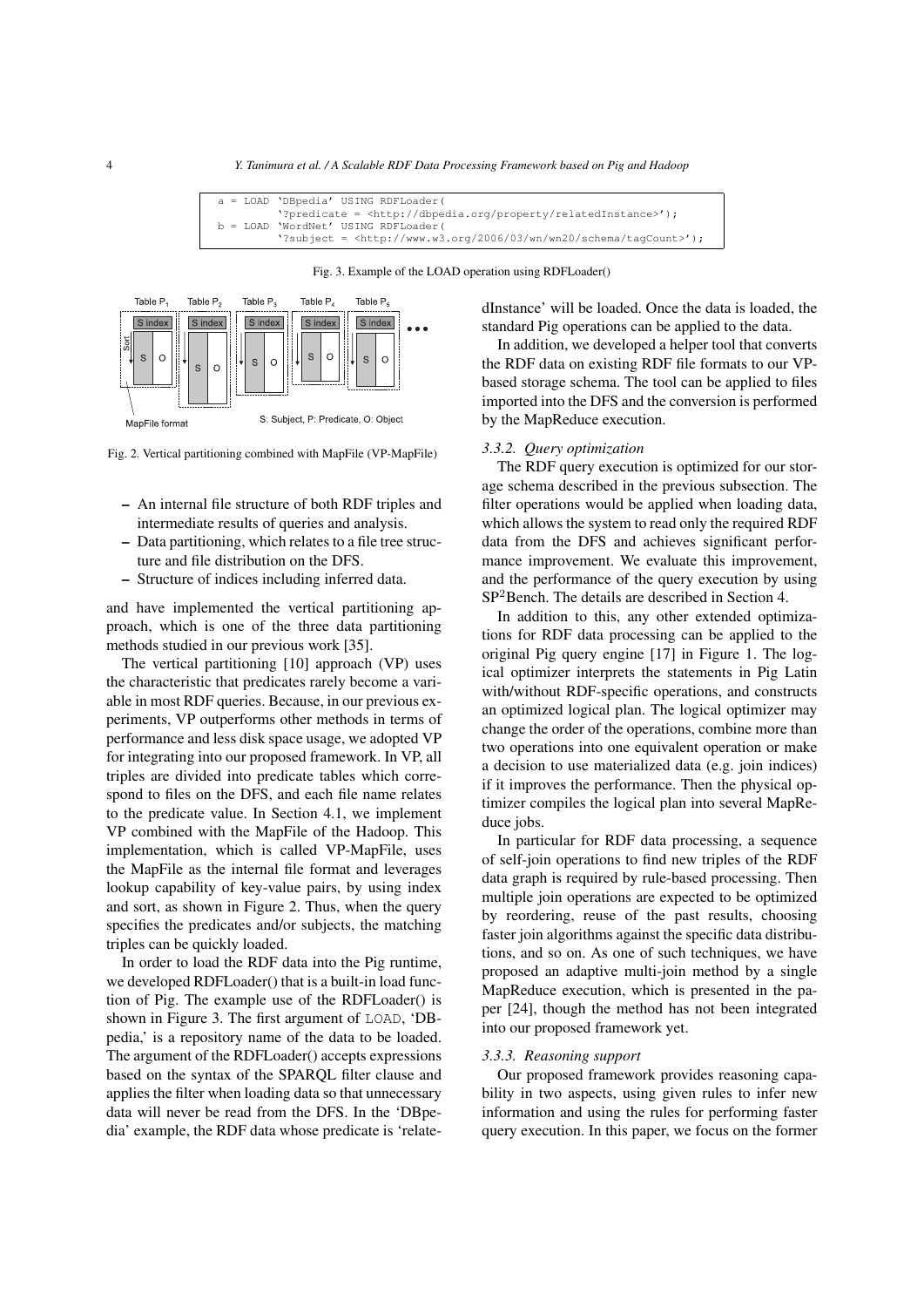| Specification of the cluster |                                                                                         |  |  |
|------------------------------|-----------------------------------------------------------------------------------------|--|--|
| Cluster specification        | 9 nodes                                                                                 |  |  |
|                              | $-1$ node for client and management, and 8 nodes for processing and storage             |  |  |
|                              | -111GB disk space is allocated for Hadoop on each node.                                 |  |  |
|                              | $-$ CentOS 4.5, Hadoop release 0.20.2, Pig release 0.7.0                                |  |  |
| Hardware of each node        | Intel Xeon 2.8GHz $\times$ 2, 1GB memory, 3-drive RAID-5 disk array, 1 Gigabit Ethernet |  |  |

| Table 2                                                                            |                                                                                          |  |  |
|------------------------------------------------------------------------------------|------------------------------------------------------------------------------------------|--|--|
| Specification of the virtualized cluster                                           |                                                                                          |  |  |
| Cluster specification                                                              | 13 nodes, each of which runs on a different host machine                                 |  |  |
| $-1$ node for client and management, and 12 nodes for processing and storage       |                                                                                          |  |  |
| -8 cores, 16GB memory, and 300GB disk space for Hadoop are allocated on each node. |                                                                                          |  |  |
|                                                                                    | $-$ Centos 5 with KVM, Hadoop release 0.20.2, Pig release 0.7.0                          |  |  |
| Hardware of each host machine                                                      | Intel Xeon E5220 2.27GHz Quad Core $\times$ 2, 24GB memory, 2TB disk, 1 Gigabit Ethernet |  |  |

# b = RDF-INFER a USING RDFRuleBase('myrule-1');

Fig. 4. Example of the RDF-INFER operation using RDFRuleBase()

one and propose the RDF-INFER command, which can be used to infer new RDF triples based on a set of rules, as an addition to Pig Latin. In Figure 4, the RDF-INFER finds new triples that satisfy the rule 'myrule-1.' The RDFRuleBase() is an example, new function for the RDF-INFER and it is implemented as a built-in function of Pig to interpret the rules for 'myrule-1' and generate a sequence of the Pig operations such as select, projection, join, etc. to apply the rules. The supported rules and the rule syntax for 'myrule-1' depends on each built-in function. Providing the RDF-INFER command is not only aimed at providing a high level interface to users but also aims to add the necessary functionality to Pig in order to execute the inference operation efficiently. Use of specific algorithms, reordering or merging operations specific to the RDF inference, and use of the materialization can be managed by the Pig query engine.

# 4. Implementation and evaluation

This section describes about implementation and evaluation of our extensions. The analytical query performance of our proposed framework was evaluated by two aspects, performance comparison against existing RDF databases by using the RDF benchmark suite and performance evaluation of our own implementing the transitive closure operation. Through the evaluations, scalability of our proposed framework and possibility of further performance improvement are presented.

Evaluations were performed on two environments each of whose specification is shown in Table 1 and 2 respectively. While Table 1 is a normal Hadoopinstalled cluster, Table 2 is a cluster which consists of virtualized servers. Because each virtualized server occupies a single physical server, we only need to consider virtualization overheads on each node, in particular to I/O performance degradation compared to the physical server, when looking at results.

# *4.1. Schema-aware RDF data loader*

#### *4.1.1. Implementation*

We implemented a prototype of the schema-aware RDF data loader, which is described as RDFLoader() here. The filter clause of the RDFLoader() understands simple string matching of the subject, the predicate or the object and takes advantages of the VP and Map-File schemas. Future work will examine the possibility of adding support for more advanced filtering operations on various RDF data types. Currently the RD-FLoader() supports both text and binary formats of the predicate file. The binary format combined with VP was implemented with the MapFile of the Hadoop, which is a sorted data format with an index to permit lookups by key using a binary search. In this implementation, which is called VP-MapFile, random and partial access by subjects becomes possible by storing subjects as key. In addition, splittable block compression using the LZO [5] library natively installed on the server is available.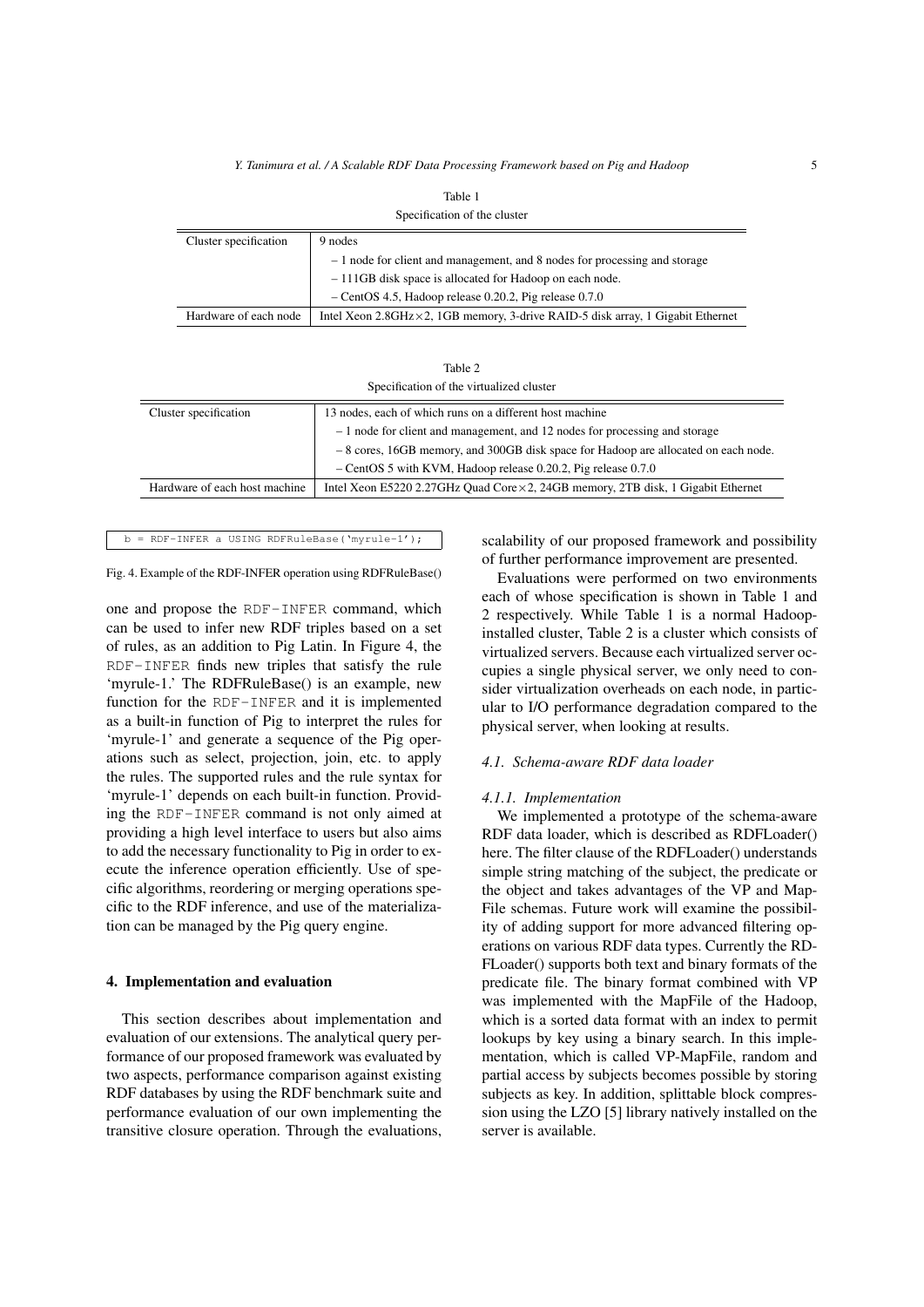|                                                            | Size [MB] | Ratio $\lceil \% \rceil$ |
|------------------------------------------------------------|-----------|--------------------------|
| The original N-Triples format                              | 318.2     | 100.00                   |
| N-Triples based format - Tab-delimited text file $(nt)$    | 317.9     | 99.89                    |
| VP format - Text without compression $(\nu p$ -txt)        | 219.5     | 68.97                    |
| VP format - MapFile without compression $(vp-mf)$          | 236.8     | 74.41                    |
| VP format - MapFile with LZO compression $(vp\text{-}mfc)$ | 36.9      | 11.59                    |

Table 3 Stored size of the WordNet 2.0 Full data in the HDFS

Table 4 Execution time of loading the RDF data with specifying a subject and a predicate

|                                                                              | Execution time [sec] |
|------------------------------------------------------------------------------|----------------------|
| N-Triples based format - Tab-delimited text file $(nt-1m)$                   | 59.6                 |
| N-Triples based format - Tab-delimited text file $(nt-5m)$                   | 23.8                 |
| VP format - Text without compression $(\nu p$ -txt)                          | 26.4                 |
| VP format - MapFile without compression $(vp-mf)$                            | 14.3                 |
| VP format - MapFile with LZO compression $(\nu p\text{-}m\text{-}f\text{c})$ | 12.4                 |

# *4.1.2. Evaluation*

Table 3 shows stored data size of WordNet 2.0 Full [38] consisting of 1,942,887 triples, on the Hadoop distributed file system (HDFS) by using our storage schemas, and the ratio to the original size. The N-Triples based format (*nt*) is almost same as the original format, but removes '.' and converts the space delimiter among the subject, the predicate and the object to the tab. In this result, the VP-based formats saved the disk space because it did not contain predicates in each file. Instead, a predicate map between the file names of the predicate group and actual predicates was separately stored and its file size was 3.5 [KB]. The Map-File used more space than the text format (*vp-txt*) but when the compression was enabled in *vp-mfc*, space usage was significantly reduced.

Figure 5 compared the performance results of the RDFLoader() and the standard Pig load function, PigStorage(). In this experiment, we measured the execution time, starting when the WordNet data in Table 3 is loaded, specifying a predicate, until it is completely stored in another file on the HDFS using the default STORE operation. In the case of using PigStorage(), the FILTER operation was applied to the loaded data before the STORE operation, in order to exclude most triples containing unspecified predicates.

The experiment was performed with 5 different predicates so that each output became a different data size. All executions with RDFLoader() ran as a single map task on 1 machine shown as in Table 1. How-



Fig. 5. Execution time of loading the RDF data while specifying a predicate

ever, *nt-5m* of the execution with PigStorage() ran as 5 map tasks on 5 machines in parallel because the *nt* file consists of 5 blocks due to the default block size parameter (64MB) of the HDFS. In order to eliminate the effects of access locality, we created replicas of the inputs on each machine. Furthermore, we prepared a single block *nt* file and performed the sequential execution with PigStorage() as a single map task (*ntlm*). Figure 5 shows that loading the data using RD-FLoader() was faster than using PigStorage() even in most cases of *nt-5m*. Although MapFile was slow for the data load, MapFile with the LZO compression (*mfmfc*) was competitive to the text based VP format (*vptxt*). In this environment, reducing an amount of read data from the HDFS overcame negative impact of the decompression cost.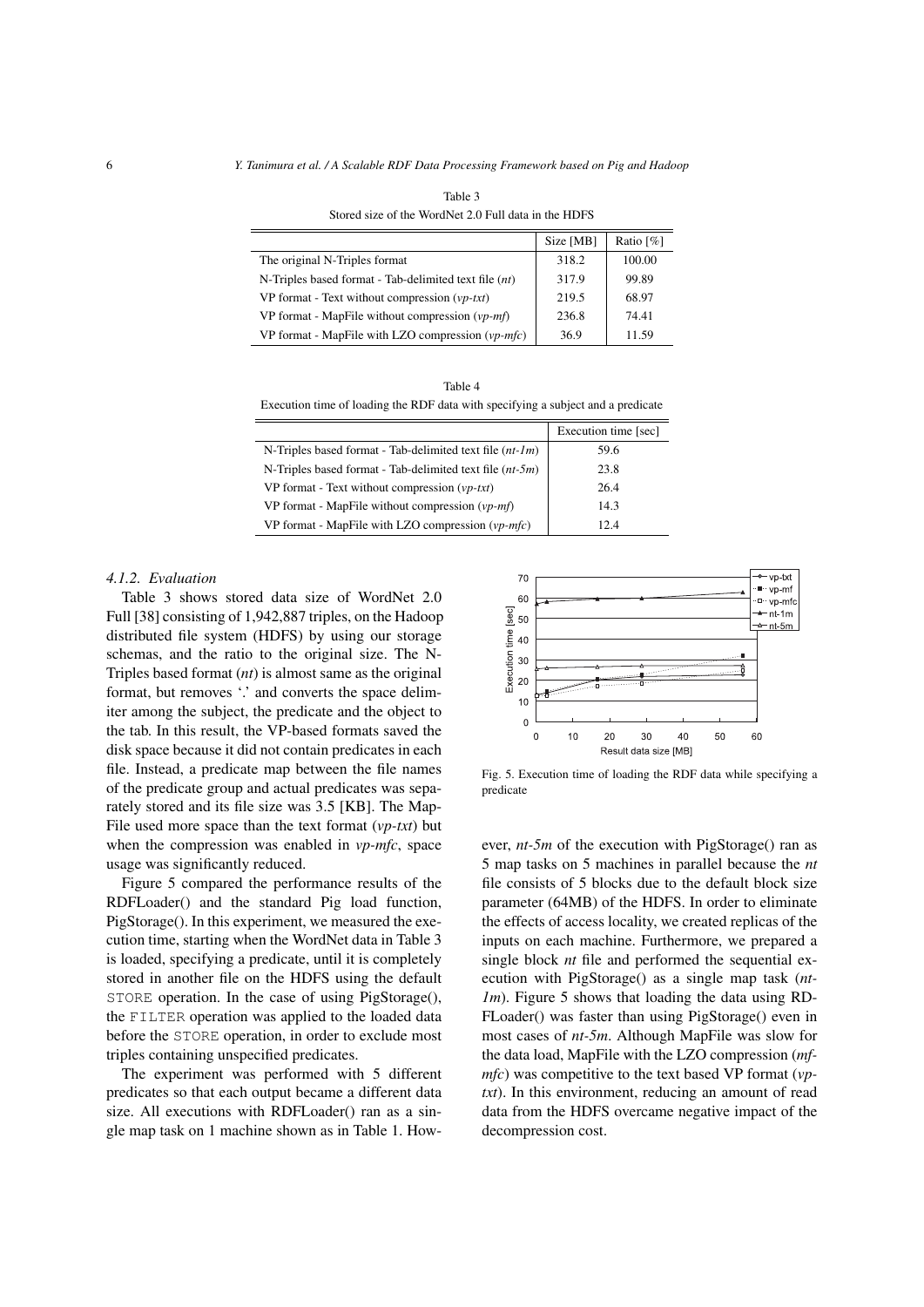| Performance of the schema conversion tool |                                                          |  |  |  |
|-------------------------------------------|----------------------------------------------------------|--|--|--|
|                                           | # of triples   Size in N-Triples [GB]   Exec. time [sec] |  |  |  |

Table 5

| # of triples | $\text{M2e}$ in N-1 riples $ \text{GB} $ | $Exec.$ $time$ $ sec $ |
|--------------|------------------------------------------|------------------------|
| 100 million  | 16                                       | 4.713                  |
| 1 billion    | 158                                      | 51,002                 |
|              |                                          |                        |

Table 4 shows an extended experiment result where the output data was 56.2 [MB] in Figure 5. Here, we specified the subject in addition to the predicate in the arguments of the RDFLoader(). Thus the final output was 121 [bytes]. While *vp-txt* needs to execute the FILTER operation after loading the data, MapFile takes an advantage of random access function. Therefore the MapFile based format finished the execution in shorter time as expected.

In these experiments, the advantages of the RD-FLoader() was shown, and particularly, *vp-mfc* was superior to others in disk usage and the performance of loading data.

# *4.2. Schema conversion tool*

#### *4.2.1. Implementation*

The schema conversion tool, which transforms the RDF data into the data stored with our VP-based schemas described in Section 4.1, was implemented as a MapReduce program. Each map task reads one block of the input RDF file stored in the HDFS, parses triples and outputs subject-object pairs to each predicate group file. Then each reduce task collects the specific predicate files, merges them with sort by the subject and outputs them into the HDFS. At the end of the MapReduce job, the predicate map file is generated. The advantage of this implementation is that high workloads of parsing and sorting are executed in parallel. For parsing, the tool supports our own developed parser for the N-Triples format and the parser of the Sesame 2.3.2 [30]. By using Sesame, the tool can read any RDF formats that Sesame supports, such as N-Triples, Notation3 and so on.

# *4.2.2. Evaluation*

First, two parsers were compared by the conversion performance. The N-Triples formatted file of the WordNet 2.0 Full was converted to *vp-mfc*. Each execution launched 5 maps and 7 reducers on the cluster in Table 1. While the conversion with our own parser took 83 [sec], the one with Sesame took 98 [sec]. The reason is that Sesame's parser starts parsing after reading a whole block, which stalls streamlined processing of the map task suitable to line-oriented inputs.

Then the execution time of the schema conversion was measured with larger datasets which were generated by the *sp2b\_gen* program of the SP<sup>2</sup>Bench [32]. Table 5 shows the experiment result which was performed on the cluster in Table 2. Each dataset on the HDFS was converted from the N-Triples to *vp-mf* with 128 reducers. For data increase, abrupt increase of the execution time was not seen from the result.

Finally, 25 million of triples (4GB in the N-Triples format) generated by *sp2b\_gen* was imported to the cluster in Table 2, for the RDF query benchmark using SP<sup>2</sup>Bench which is described in Section 4.3. The data import into the HDFS took 217 [sec] and the data conversion to *vp-mfc* with the Sesame parser took 524 [sec] with 128 reducers.

#### *4.3. Query performance evaluation*

# *4.3.1. Test method*

Performance of our proposed framework was evaluated by SP<sup>2</sup>Bench, which is a comprehensive RDF data processing benchmark along with the DBLP scenario [23]. Because the original test queries of SP<sup>2</sup>Bench were written in SPARQL, we translated them to Pig Latin. In addition, we applied the RD-FLoader(), which is described in Section 4.1, to the test queries.

The benchmark test was executed on the cluster in Table 2, and *vp-mfc*/*vp-mf* formatted dataset that has been described in Section 4.2.2 was used. Each dataset consists of 25 millions of triples and this is the largest dataset whose experiment result is shown in the SP<sup>2</sup>Bench paper [32].

#### *4.3.2. Test result*

In Table 6, we compared the results obtained using our proposed framework with the results shown in Table IV of the SP<sup>2</sup>Bench paper [32]. The experiment of the SP<sup>2</sup>Bench paper was conducted under a single machine that ran Linux ubuntu v7.10 gutsy, on top of an Intel Core2 Duo E6400 2.13GHz CPU, 3GB memory, and 250GB Hitachi P7K500 SATA-II hard drive with 8MB cache, which is different from our environment. However, the comparison indicates that our proposed framework could process the amount of data that could not be handled on single-node RDF databases, due to the processing cost, the lack of the memory and so on.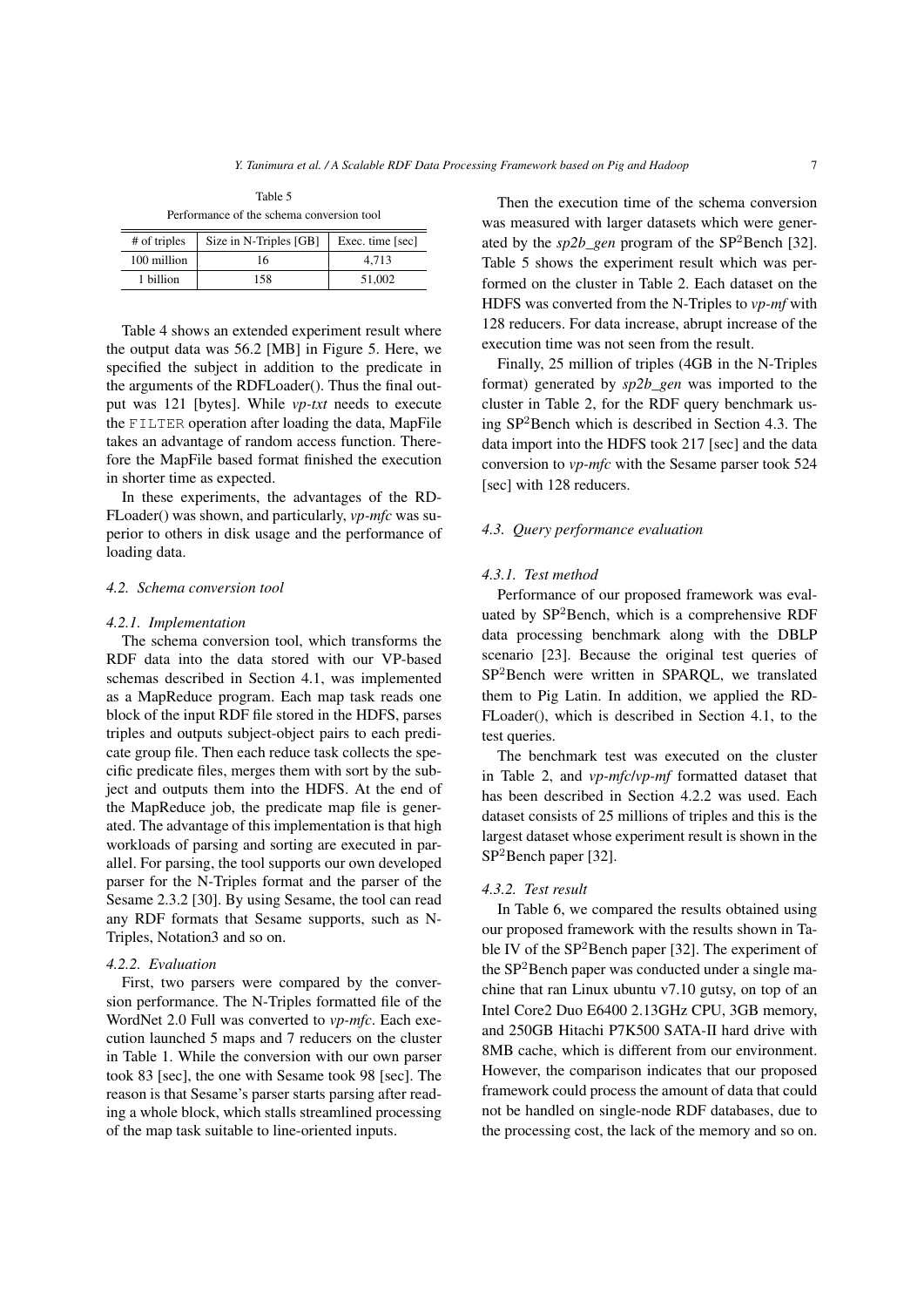| Table 6<br>Comparison between our proposed framework and single-node RDF<br>databases by the $SP2$ Bench result |                   |                   |                   |  |  |
|-----------------------------------------------------------------------------------------------------------------|-------------------|-------------------|-------------------|--|--|
|                                                                                                                 |                   |                   |                   |  |  |
| Proposed framework (Used <i>mfc</i> format)                                                                     | 301 sec.          | 240 sec.          | 350 sec.          |  |  |
| Proposed framework (Used <i>mf</i> format)                                                                      | 447 sec.          | 368 sec.          | 842 sec.          |  |  |
| ARO v2.2 / Jena 2.5.5                                                                                           | Timeout (30 min.) | Timeout (30 min.) | Timeout (30 min.) |  |  |

Sesame v2.2 beta2 (In-memory) Memory Exhaustion Timeout (30 min.) Memory Exhaustion Sesame v2.2 beta2 (Mulgara SAIL v1.3 beta1) Timeout (30 min.) Success within 30 min. Timeout (30 min.) Virtuoso v5.0.6 **Loading Failure** Loading Failure Loading Failure Loading Failure Loading Failure



Fig. 6. Processing trees of each algorithm

# *4.4. Transitive closure operation over Pig*

#### *4.4.1. Implementation*

RDF-based reasoning based on various languages  $(e.g. RDF Schema, OWL, SWRL<sup>1</sup>)$  is currently an active research topic and initially we have chosen to focus on one very common and significant problem, that of inferring new RDF data based on transitive properties, for example, the rdfs:subClassOf property. Such properties can be used to generate new triples by generating a transitive closure, which can be implemented by applying a sequence of self-joins to a table.

For support of the optimized execution to generate a transitive closure, we implemented two algorithms in Pig Latin and Shell script. Both algorithms are based on squaring evaluation of the iterative algorithms [12], which means that a previous join result become the next join input, as shown in Figure 6. Each detailed algorithm is shown in Figure 7 and 8.

*Algorithm-1* in Figure 7 simply iterates self-join to compute the closure. The joined result is combined

```
<sup>1</sup> Semantic Web Rule Language,
http://www.w3.org/Submission/SWRL/
```
*i ←* 1 repeat  $\hat{\textbf{i}}$  f  $i=1$  then  $Base Triplies<sub>i</sub> \leftarrow Input$ end if *TmpResult ←* SELF-JOIN *BaseT riples<sup>i</sup>*  $BaseTriples_{i+1} \leftarrow$  UNION  $BaseTriples_i$ ,  $TmpResult$  $- i + 1$ until  $Size\_Of\_BaseTriples_{i+1} = Size\_Of\_BaseTriples_i$ 



| $i \leftarrow 1$                                                      |
|-----------------------------------------------------------------------|
| repeat                                                                |
| if $i=1$ then                                                         |
| $BaseTriples_i \leftarrow Input$                                      |
| $NewTriples_i \leftarrow Input$                                       |
| else                                                                  |
| $BaseTriples_i \leftarrow$ UNION $BaseTriples_{i-1}$ , $NewTriples_i$ |
| end if                                                                |
| $TmpResult \leftarrow J0IN BaseTriples_i, NewTriples_i$               |
| Extract $NewTriples_{i+1}$ from $TmpResult$ and $BaseTriples_i$       |
| $i \leftarrow i + 1$                                                  |
| <b>until</b> Size Of NewTriples <sub>i</sub> = 0                      |
|                                                                       |

Fig. 8. *Algorithm-2*: Detect new triples in every loop iteration

with each input data and becomes the input of the join at the next iteration. While *Algorithm-1* does not detect new triples at each iteration, *Algorithm-2* finds them out and always keeps two datasets. One stores all triples, a set of original triples and new triples, and the other stores only new triples. At each iteration, *Algorithm-2* performs join of all triples and new triples. Because the number of new triples is fewer than the number of base triples and hence the cardinalities of relations involved in the join are reduced. An obvious drawback is that extracting new triples requires additional processing and our concern is that it might take more time. We compare the two algorithms through several experiments in the next subsection.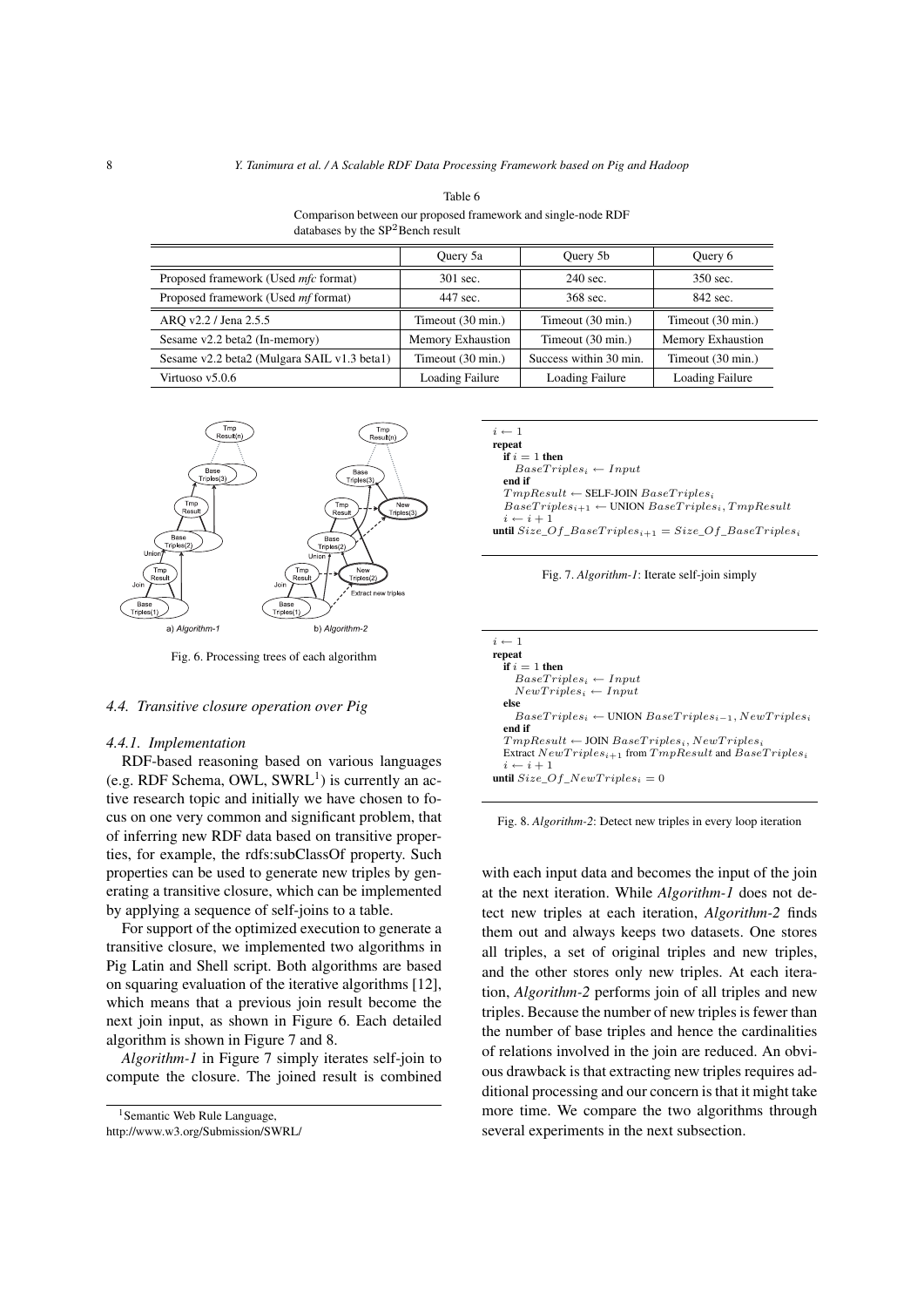

Fig. 10. Execution time of the Pig Latin script at each loop iteration



Fig. 9. Input data size of each join operation

# *4.4.2. Basic evaluation*

In our evaluation, two programs implementing each algorithm were executed on 4 machines shown in Table 1. A small set of the Billion Triple Challenge dataset in 2009 [1] was used as the experiment data, and closure of the 'foaf:knows' property was obtained. The small set is approximately 1.13 [GB] in size of *vp-txt*, containing 26 [MB] of the 'foaf:knows' triples as its predicate table. Because, even with the input size, the generated intermediate data would fill the capacity of the temporary space in our experiment environment, we sampled the data uniformly and generated two sets of input data, knows-1 and knows-2. The knows-1 dataset is 2.00% of the original size and knows-2 is 2.26% of the original. Figure 9 shows the input data size of each join operation. *Algorithm-1* reads base triples two times at each iteration, and *Algorithm-2* does the same at the first iteration and reads the base triples and new triples at the rest of the iterations. Figure 9 indicates that the size of new triples was smaller than the size of base triples. The loop lasted 6 iterations for knows-1 and 7 iterations for knows-2.

Figure 10 shows execution time of each loop which corresponds to one execution of the Pig Latin script. For both inputs, *Algorithm-1* finished the execution faster than *Algorithm-2* until the 5th iteration. However, *Algorithm-2* became faster after the 5th iteration because the input data of join in *Algorithm-1* became large and then much larger intermediate data was generated. The intermediate data size reached to 8.3 [GB] at the 5th and 6th iterations in *Algorithm-1* while it was at most 2.3 [GB] in *Algorithm-2*. As shown in Table 7, the total execution time of *Algorithm-2* was shorter than *Algorithm-1*. Table 7 also shows the overhead ratio in the total execution time. Here we observed overheads such as internal processing in Pig between MapReduce jobs, generation of the Pig code, and the termination test of the loop. The overhead ratio depends on the number of MapReduce jobs. Thus the ratio was higher in *Algorithm-2* than in *Algorithm-1* because more jobs were generated to identify new triples. When each MapReduce execution became longer, the ratio became relatively smaller, which was seen in the comparison between the knows-1 and knows-2 results.

Comparing the results produced by the two algorithms, *Algorithm-2* ran faster than *Algorithm-1* with those inputs. Moreover, from the results, it indicates that *Algorithm-2* has an advantage over *Algorithm-1* as the input data size increases.

# *4.4.3. Improvement by join optimization*

In order to execute the closure operation using *Algorithm-2* faster, we considered join optimization and parallel execution. First, we tried to use the most suitable join algorithm according to the properties of the input data. In the Pig release 0.7.0, 'replicated,' 'skewed' and 'merge' JOIN are available under several conditions upon the input data. Here, the 'replicated' JOIN was applied to *Algorithm-2* because it satisfied the condition that one of the input data size was small enough. In the 'replicated' JOIN, Pig performed JOIN in the map task without launching the reduce task. Second, we examined increasing the num-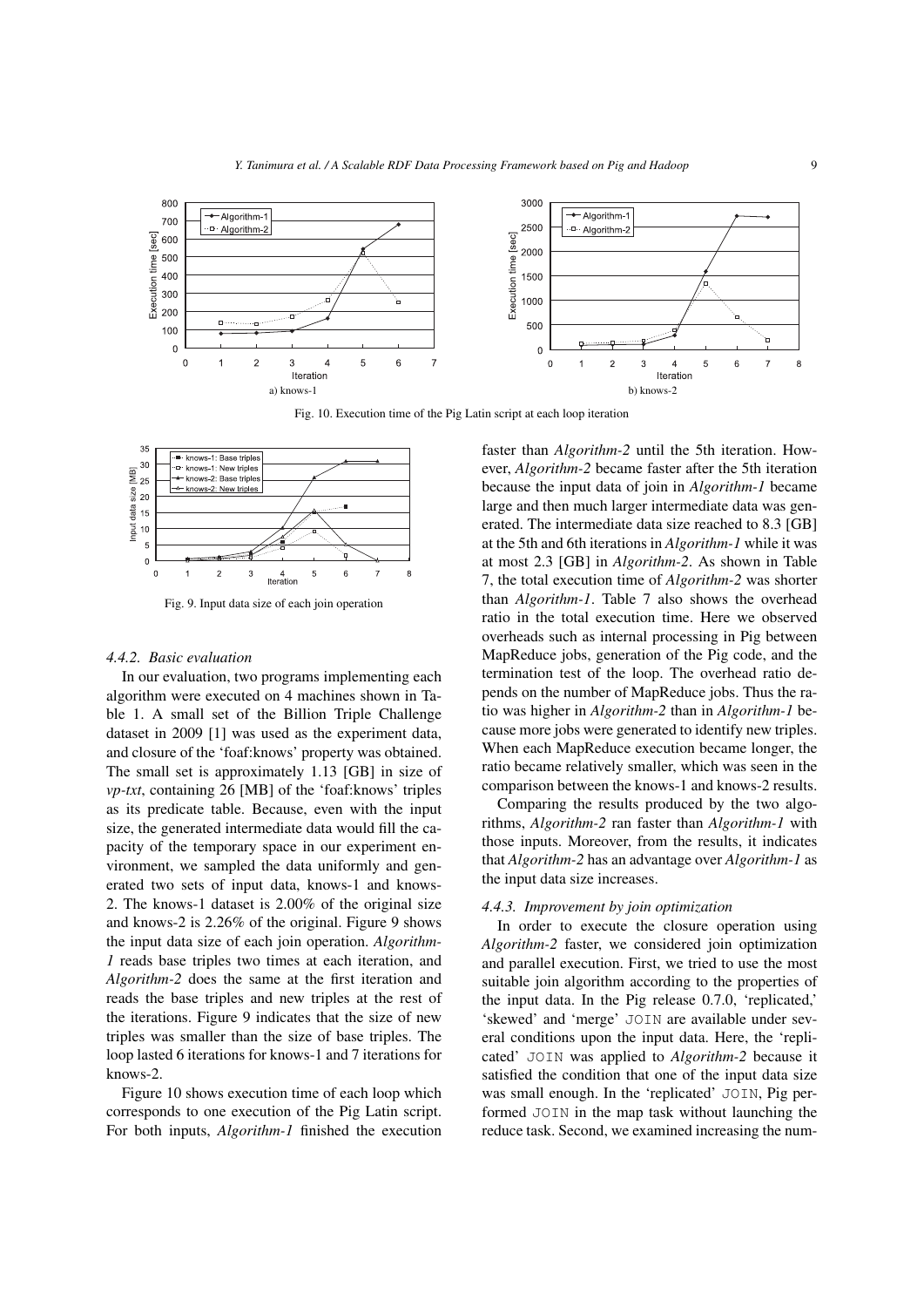|                                      | knows-1   |           | $k$ nows- $2$ |           |
|--------------------------------------|-----------|-----------|---------------|-----------|
|                                      | Alg.- $1$ | Alg.- $2$ | $Alg.-1$      | Alg.- $2$ |
| Total execution time [sec]           | 1,647     | 1,487     | 7,597         | 3,061     |
| Total MapReduce execution time [sec] | 1,500     | 1,276     | 7,445         | 2,807     |
| Overheads ratio [%]                  | 8.91      | 14.2      | 2.00          | 8.30      |
| Total number of the MapReduce jobs   | 18        | 29        | 21            | 34        |
| Total number of map tasks            | 90        | 121       | 312           | 200       |
| Total number of reduce tasks         | 11        | 18        | 14            | 21        |

Table 7 Total execution time and the number of the generated MapReduce jobs



ł,

ł,

Fig. 11. Execution time of the Pig Latin script at each loop iteration with optimization

ber of reduce tasks, as the input data size and the number of map tasks increased like at the latter iterations in the previous experiment in Section 4.4.2. Note that the number of the reduce tasks was one at default setting, and at the previous experiment as well. This parallel execution was applied to not only the JOIN operation but also the DISTINCT and GROUP operations in this experiment.

Figure 11 shows the execution time of each iteration to process the knows-2 dataset, including the above improvement. Each replicated join iteration was shorter than the corresponding 'No-tuned' iteration, and sometimes much shorter (see the 5th and 6th iterations). However, we also observed that some reduce tasks took time to write a large join result to a file for the next MapReduce job. In the parallel execution, we set the number of the reduce tasks to be the division of the total input size of the reduce phase by 64 [MB], or the maximum number of 4. In this case, the JOIN operation was not performed in parallel when the input data size was small enough. The effect of the parallel execution was appeared in the 4th, 5th and 6th iterations but unexpectedly it was less effective than the replicated join. 'Combined' in Figure 11 mixed both optimizations. It basically used the replicated join but when the output size of the join was supposed to be large, it enabled parallel execution. Parallel execution of other operations was also enabled based on the input size of the reduce phase. 'Combined' achieved the best improvement in this experiment and the total execution time was reduced 35% from the execution of *Algorithm-2* in Table 7.

A problem of this approach is that the input and output size of the join is unknown before the execution, and not able to be estimated accurately. This means that it is difficult to select an appropriate join algorithm and an appropriate level of the parallel execution. One possibility is to incorporate an adaptive strategy within the Pig query engine to configure these parameters during query execution.

# *4.4.4. Effect of parallel execution*

There is another advantage of using our proposed architecture for the RDF-INFER command execution by rule processing parallelism. Rule processing parallelism can be achieved by processing independent rules in parallel, for example, 'foaf:knows' and 'rdfs:subClassOf' are independent and can be executed in parallel for generating separate transitive closures. The significant aspect here is that generating multiple closures will need to take place at the same time, as the RDF-INFER command may need to process a number of rules at the same time. In this scenario, Hadoop is capable of automatically scheduling multiple concurrent joins in order to efficiently utilize the computational power of available nodes and minimize the overall time required to execute the RDF-INFER command. We experimented such parallel execution to get two transitive closures of 'foaf:knows' (knows-1 dataset) and 'rdfs:subClassOf' on 8 machines shown in Table 1, and compared with two individual executions. The 8 machines had a 16 map tasks capacity and another 16 reduce tasks ca-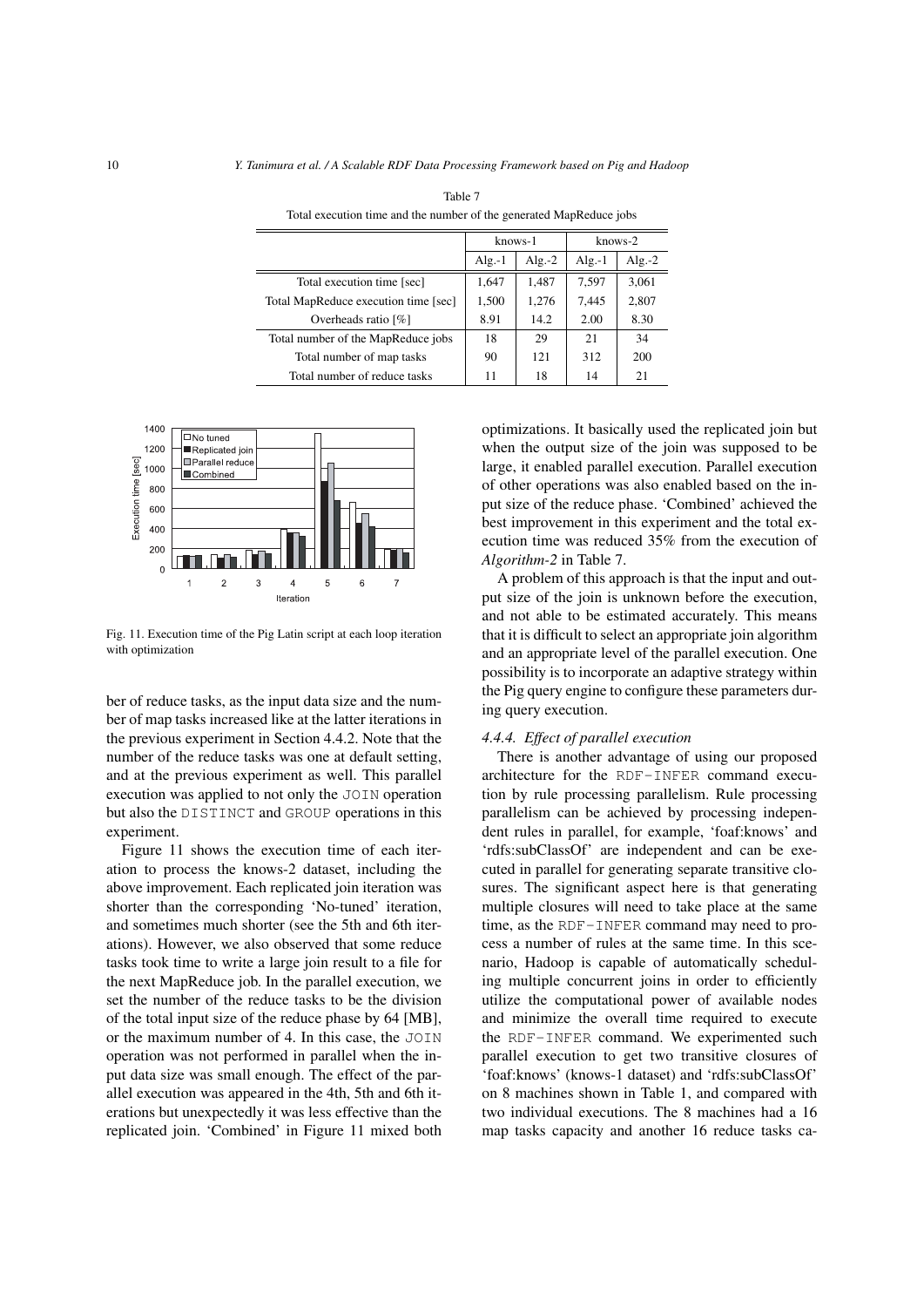|                                  | Individual execution |            | Parallel execution |            |  |
|----------------------------------|----------------------|------------|--------------------|------------|--|
|                                  | knows-1              | subClassOf | knows-1            | subClassOf |  |
| Total time [sec]                 | 1420                 | 742        | 1443               | 775        |  |
| Time increase $\lceil \% \rceil$ |                      |            | 101.65             | 104.46     |  |

Table 8 Parallel execution of the two transitive closure operations

pacity. While both closure operations were executed in parallel, the capacities afforded the submitted tasks. Table 8 shows that the parallel execution took about 66% of sum of the two individual executions, with almost no overhead for knows-1 and 4.46% overhead for subClassOf. This shows that multiple transitive closures can be generated by our proposed framework in parallel faster than if they are processed sequentially.

# 5. Related Work

The RAPID and RAPID+ systems have been developed based on Pig and Hadoop [33,31] and their designs are similar to our proposal. Filtering and aggregation at data load, which are implemented as GFD/GBD in the RAPID and loadFilter in the RAPID+, have the same goal of our RDFLoader(), though an internal storage schema in the HDFS of the RAPID and RAPID+ is not disclosed. In addition, the RAPID implements the Multi-dimensional Join [14] and the RAPID+ does the grouping-based star join processing with a look-ahead method to reduce I/O cost. Such join optimization techniques could be used in conjunction with our approach. Unlike the RAPID and RAPID+ systems, our presented storage schema is the integration of the logical partitioning and the underlying file system format, and our study is extended to the reasoning support and the performance evaluation of the transitive closure operation.

The paper [26] presents the framework that uses a Pig-based RDF stores as a back end of Sesame [11]. The paper mentions about the extended load and store functions to convert RDF to Pig's data model, and the reasoning support using a forward-chaining algorithm. However, the details of the back end implementation are not presented. Our framework does not limit the implementation to provide the repository abstraction layer of Sesame on top of itself, either.

The paper [20] summarizes various cloud-based Linked Data Management systems using recent largescale data processing technologies, and many of them support RDF. In the paper, our proposed framework is categorized under the Pig/Hadoop based system but HBase [4] can be a replacement of the HDFS. As is obvious, the advantage of the replacement should be considered, because we see the primary performance bottleneck on our framework is currently not in the HDFS but the MapReduce execution system.

As a non-Hadoop system, SYSTAP's Bigdata<sup>TM</sup> [34] provides a scale-out storage and computing fabric for RDF data. Bigdata builds a B+tree architecture on a distributed system like Bigtable [13] and HBase, and has multiple indices of the mapping between term and ID, and all access paths (subject-predicate-object, predicate-object-subject, object-subject-predicate). The SPARQL and OWL Lite interfaces are supported, and declarative rules such as the forward closure or backward chaining can be dynamically added. The overall architecture is similar to our proposed framework but our framework aims at providing capability of flexibly customizable rule-based processing and integrated processing with non-RDF data. Therefore our framework is based on Pig, allowing procedural programming of the database and user-defined operations, and the technical approach presented in this paper is for extension of Pig in order to speed-up processing large RDF datasets.

As an optimization technique of the RDF-INFER operation, there are many existing studies for parallel algorithms to compute transitive closure. The algorithm using a pipeline method [15] cannot be applied to the MapReduce model, but the algorithms proposed in the papers [19,25] or other direct algorithms [12] can be applied. Implementation of these algorithms would not be a sequence of Pig commands as we implemented, but be a program directly using the MapReduce library. For the iterative algorithm, multiway joins using MapReduce [9,24] seems to speed-up the closure execution.

Another approach towards efficient RDFS reasoning with MapReduce is presented in [37], where optimization for encoding the RDFS ruleset is performed in a higher level than the level of our discussed optimization for multi-joins. The approach is possibly used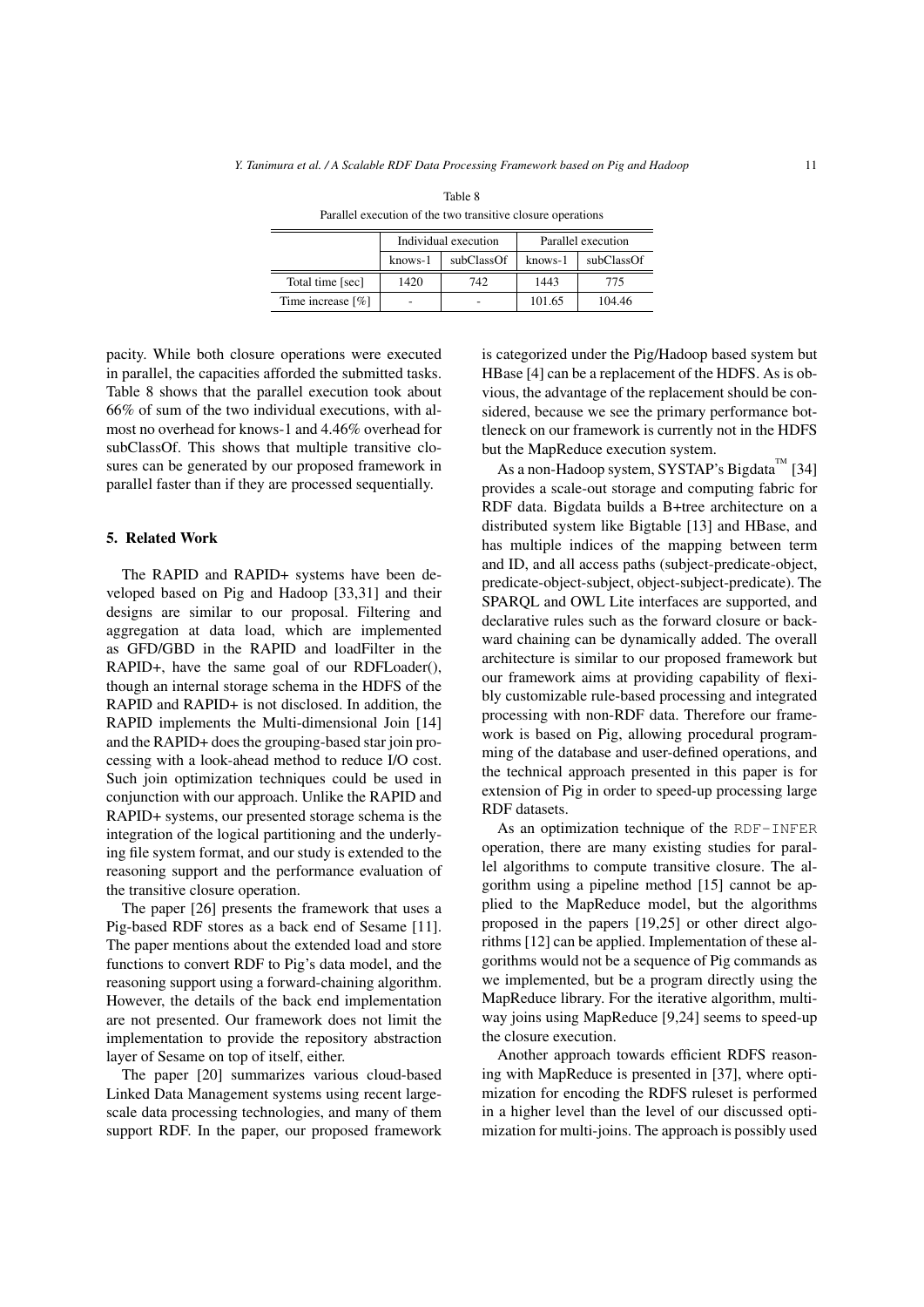for implementing the RDF-INFER operation in our framework.

# 6. Conclusion

This paper presented an approach towards scalable RDF data processing based on the general data processing platform of Pig and Hadoop. Two extensions for RDF, the RDFLoader() and the RDF-INFER command for allowing further optimization in Pig were proposed. Neither of these requires any changes of the Pig and Hadoop architectures and keeps the advantages of their scalable and flexible data processing capabilities. RDFLoader() was successfully implemented with MapFile provided by Hadoop, which allows users to load the data, specifying a subject and/or a predicate much faster than the original Pig load function and save disk space significantly. Moreover the schema conversion cost by the MapReduce execution is presented, and it is shown that our proposed framework having the extensions could handle 25 million triples which could not be successful in query executions on existing single-node RDF databases. It would be possible to handle larger size of the RDF data in the larger environment. Users of our framework only have to add more Hadoop nodes for storing the data and processing more MapReduce tasks that would simply increase against the data size, as usually other Pig and Hadoop users do for scaling-up their general data processing.

For reasoning support with the RDF-INFER, efficient implementation of the transitive closure operation on this framework was studied. Two squaringbased algorithms were compared, and *Algorithm-2*, which reduces the cardinalities of a join by additional processing, was faster. Because the intermediate data could be much larger in the closure operation against data like 'foaf:knows' in the full data set of the Billion Triple Challenge, *Algorithm-2* seems to be more practical for most applications. Improvement of *Algorithm-2* by enhanced functions of Pig, use of the most suitable join implementations and parallel execution, was examined. As a result, it is possible to improve the performance using them but only when the input and output data size was known in advance. In our future implementation of the RDF-INFER, it may be beneficial to have an adaptive or prediction based query optimization in the Pig query engine. Use of join indices and multiway joins that we introduced in Section 5 should also be applied to the implementation.

As future work, we would like to improve further about the RDF-INFER operation, have scalability experiments using publicly available RDF data [7,6] on larger environments, and then evaluate our proposed framework, in terms of the combined processing capability of the RDF and RDF-annotated data.

#### Acknowledgment

This work is supported by the Strategic Information and Communications R&D Promotion Programme (SCOPE) of the Japanese Ministry of Internal Affairs and Communications.

#### References

- [1] Billion Triple Challenge 2009 Dataset. http://vmlion25.deri.ie/.
- [2] DBpedia. http://dbpedia.org.
- [3] Hadoop. http://hadoop.apache.org/.
- [4] HBase. http://hadoop.apache.org/hbase/.
- [5] LZO. http://www.oberhumer.com/opensource/lzo/.
- [6] Semantic Web Challenge. http://challenge.semanticweb.org/.
- [7] The W3C SWEO Linking Open Data community project. http://esw.w3.org/topic/SweoIG/TaskForces/CommunityProjects/ LinkingOpenData/.
- [8] Ubiquitous ID Center. http://www.uidcenter.org/.
- [9] F. N. Afrati and J. D. Ullman. Optimizing Joins in a Map-Reduce Environment. In *Proceedings of the 13th International Conference on Extending Database Technology (EDBT)*, pages 99–100, 2010.
- [10] S. Alexaki, V. Christophides, G. Karvounarakis, D. Plexousakis, and K. Tolle. The ICS-FORTH RDFSuite: Managing Voluminous RDF Description Bases. In *Proceedings of the 2nd International Workshop on the Semantic Web*, pages 1–13, 2001.
- [11] J. Broekstra, A. Kampman, and F. van Harmelen. Sesame: An Architecture for Storing and Querying RDF Data and Schema Information. In *Semantics for the WWW*. MIT Press, 2001.
- [12] F. Cacace, S. Ceri, and M. Houtsma. A Survey of Parallel Execution Strategies for Transitive Closure and Logic Programs. *International Journal of Distributed and Parallel Databases*, 1(14):337–382, 1993.
- [13] F. Chang, J. Dean, S. Ghemawat, W. C. Hieh, D. A. Wallach, M. Burrows, T. Chandra, A. Fikes, and R. E. Gruber. Bigtable: A Distributed Storage for Structured Data. In *Proceedings of the 7th Symposium on Operating System Design and Implementation*, pages 205–218, 2006.
- [14] D. Chatziantoniou, M. O. Akinde, T. Johnson, and S. Kim. The MD-join: An Operator for Complex OLAP. In *Proceedings of the 17th International Conference on Data Engineering (ICDE)*, pages 524–533, 2001.
- [15] J.-P. Cheiney and C. de Maindreville. A Parallel Strategy for Transitive Cloosure using Double Hash-Based Clustering. In *Proceedings of VLDB*, pages 347–358, 1990.